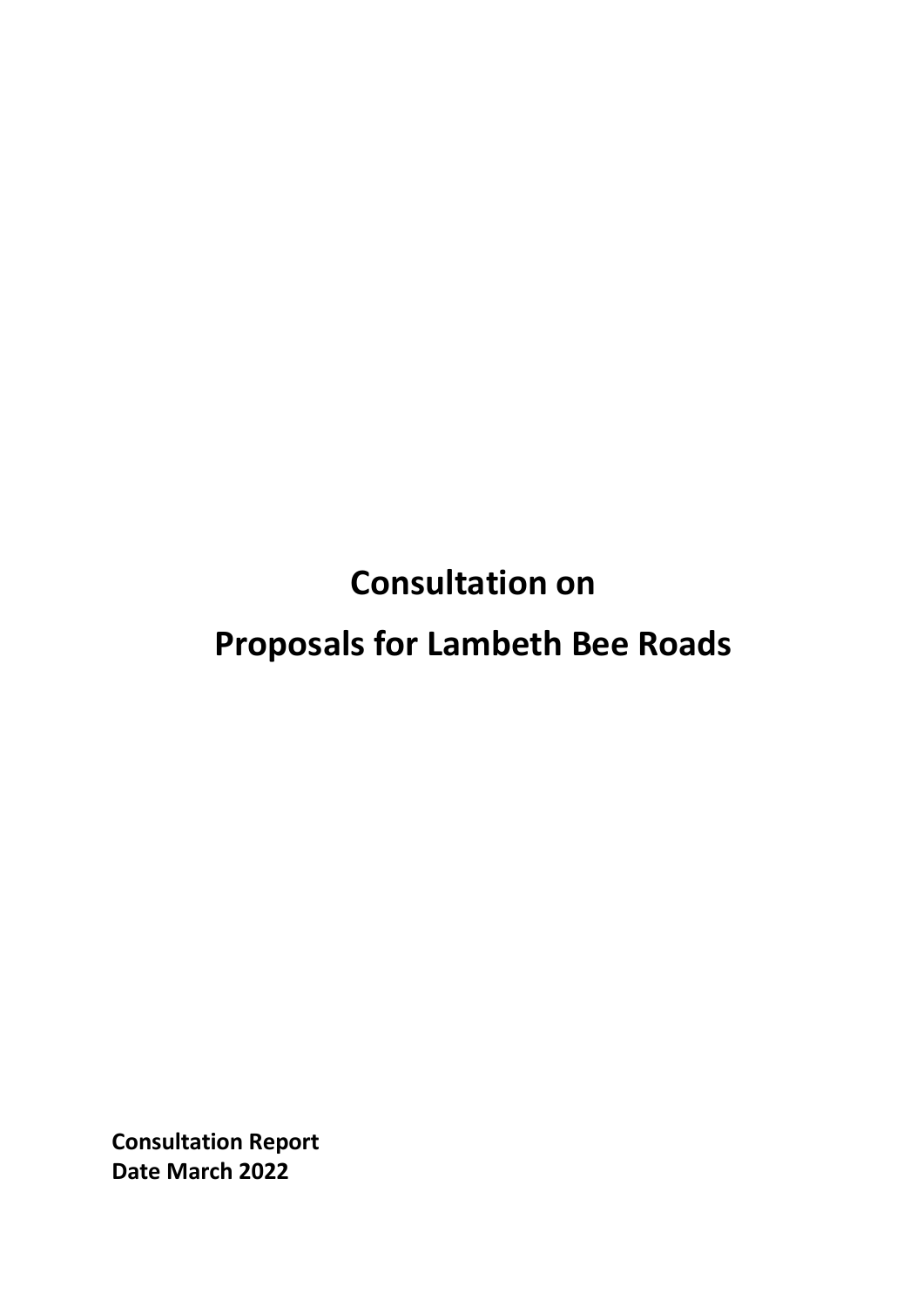# **Contents**

- 1 Introduction
- 1.1 Background
- 1.2 Our proposals
- 2 The consultation
- 2.1 Consultation objectives
- 2.2 Who we consulted
- 2.3 When we consulted
- 2.4 How we consulted
- 2.4.1 Press activity
- 2.4.2 Digital activity
- 2.4.3 Print activity
- 2.4.4 Event activity

# 3 Responses from members of the public

- 3.1 Summary of results
- 3.2 Summary of demographics

# 4 What happens next

Appendix A – Consultation Communications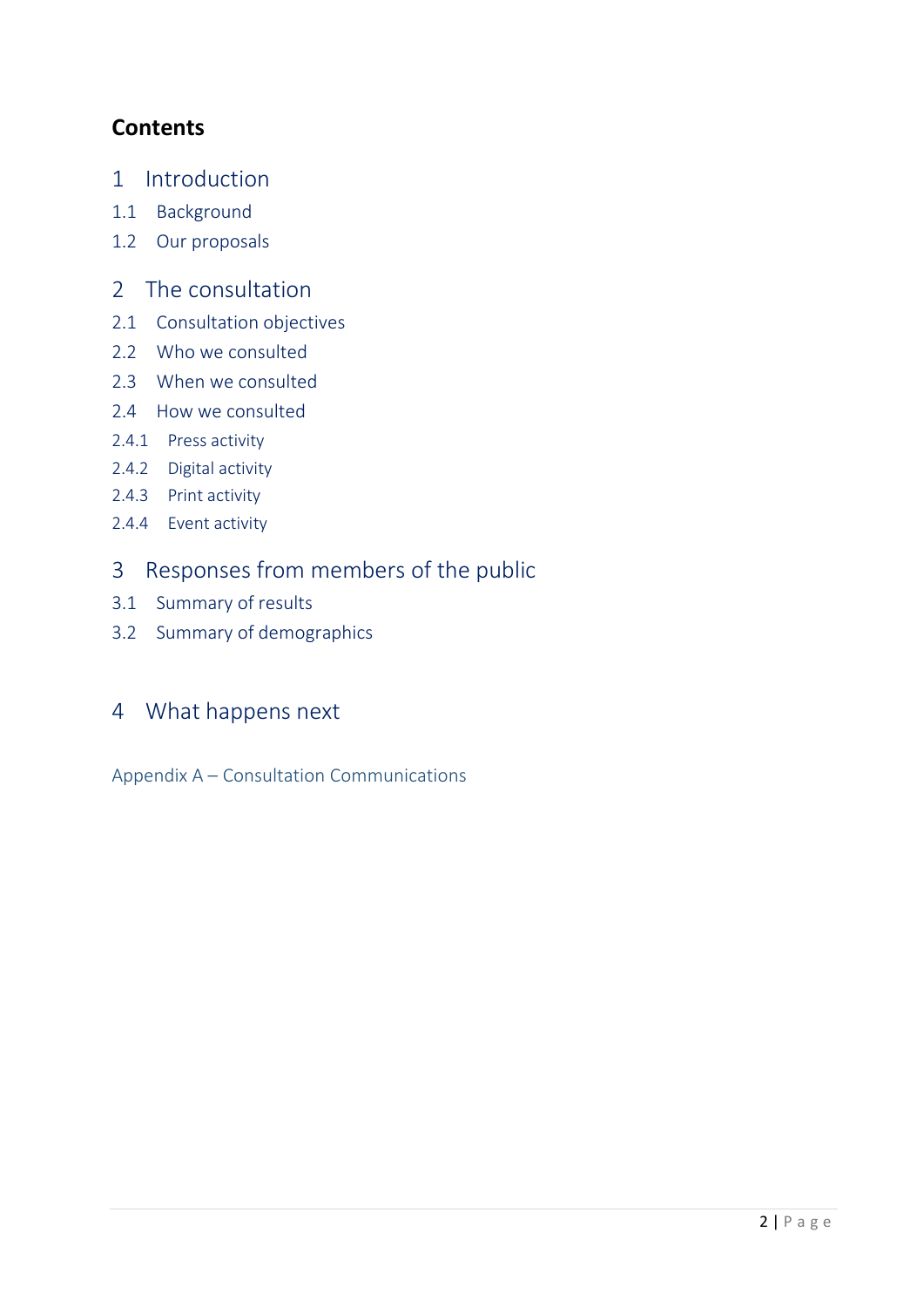# 1. Introduction

# 1.1 Background

Lambeth Bee Roads is a series of proposed greening projects to convert grassland and tarmac alongside roads into meadows, rain gardens, and wildflower planting. The Bee Roads will be on land managed by Lambeth housing, parks and highways.

The consultation carried out built upon earlier consultation to establish the Lambeth Pollinator Strategy, and scoping discussions with the Phase One groups.

# 1.2Our proposals

What is Lambeth Bee Roads? A linear series of high-profile roadside habitats for wildlife and people. Designed with local communities, to help combat climate change.

Aims:

- Join up habitat for pollinators with new sites
- Help to combat flood risk with surge rainwater storage, in some cases diverting this from surrounding hard surfaces.
- Reduce maintenance costs.
- Meet the needs of local people, improve walking environment for adults and children.
- Create new jobs, training, and positive learning across departments and community
- Encourage understanding of climate change, with high profile demonstration projects in roadside environments

Where? Linking up bee highways alongside roads. The phase one proposed projects are:

- La Retraite School, Wildflower build-out Atkins Road
- Tulse Hill Rain Garden A204 fronting Tulse Hill Estate
- St Matthews, Rush Common Rain Ponds– A204 north of Crownstone Road.
- Clarence Avenue Wildflower Verges all between roundabout and south circular (705m2 )
- Thornton Road -in front of St. Bede's School; and the short sections at access to King's Avenue (281m2 )
- Clarence Avenue/Thornton Roundabout
- Covington Way Wildflower verges –alongside Rookery (277m2 )
- Durning Road -circular grass area (153m2 ) crescent grass area (286m2 )
- Park Hill on the East side of the road next to IQRA school (282m2 )
- Mostyn Road and Max Roach Woodland Verge –alongside Myatts Fields South
- A205/A204 junction at Tulse Hill one way system, backing onto Deronda Estate
- Further wildflower verges to be nominated, and confirmed in year two

# 2. The consultation

# 2.1 Consultation objectives

The aims of the consultation were:

- To gather the views of local people and groups as to the suitability of the proposed sites
- To gather the views of local people and groups as to the locations of potential additional sites
- To see whether people would be interested in offering practical support to projects in their local area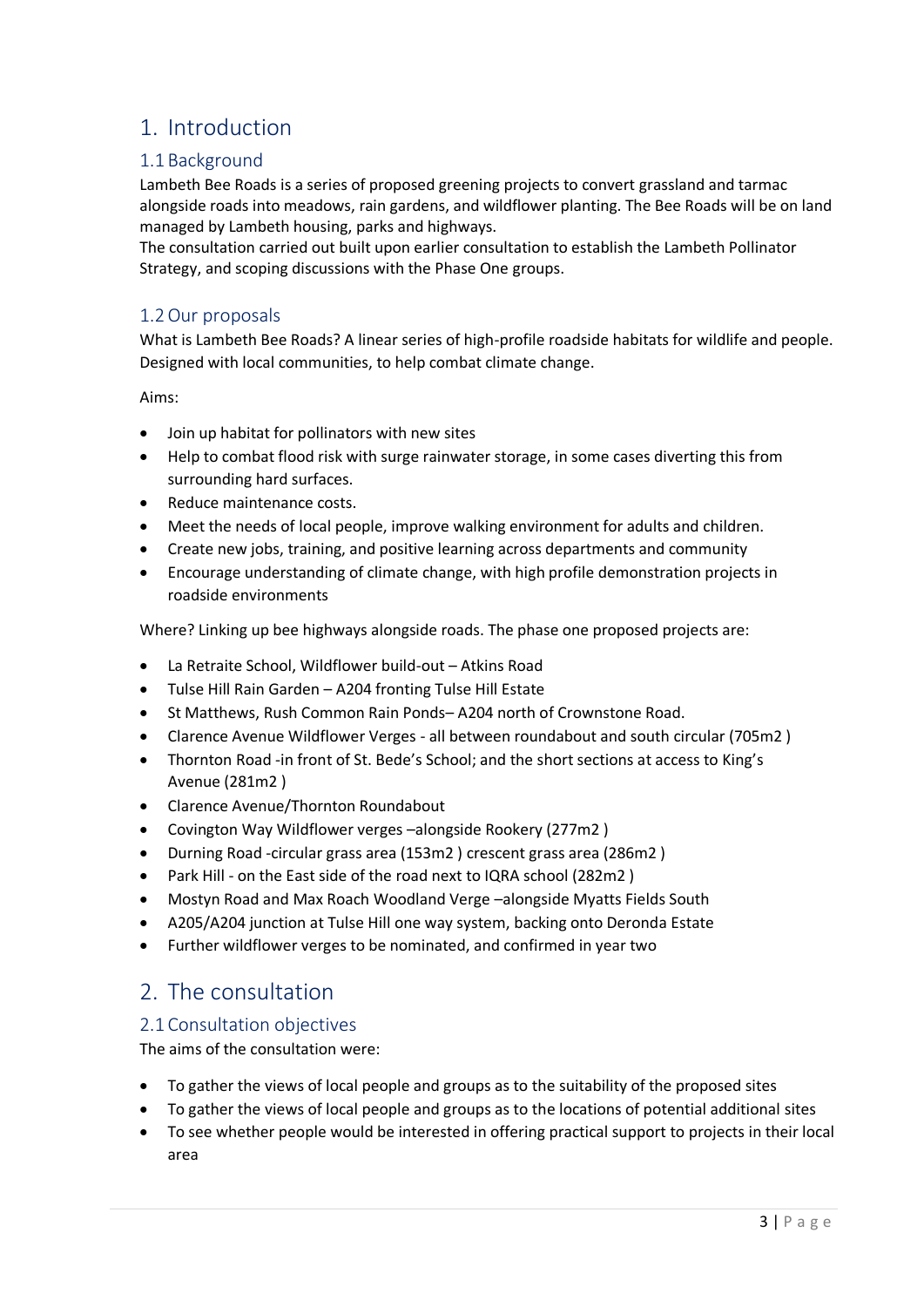# 2.2Who we consulted

We consulted local people and groups, including Friends of Parks, and community forums. We asked the groups we worked with to share the online survey with their membership.

## 2.3When we consulted

We consulted between 24 November and 19 December 2021.

#### 2.4How we consulted

#### 2.4.1 Press activity

There was no specific press activity to support this consultation

### 2.4.2 Digital activity

People had the opportunity to have their say by completing a survey online or by contacting Lambeth Parks Team direct to leave comments. The survey was hosted on a page within the consultation section of Lambeth Council's website. The survey was promoted via a range of methods, including regular Twitter and Facebook posts, as well as direct emails to local forums, Friends of Parks Groups, Community Champions and those who have opted in to receive emails relating to current consultations.

### 2.4.3 Print activity

There was no specific print activity to support this consultation

### 2.4.4 Event activity

There were no activities to support this consultation.

Prior to this period, we held a small scoping event with residents of St Matthews Estate and met with group residents to gather their ideas.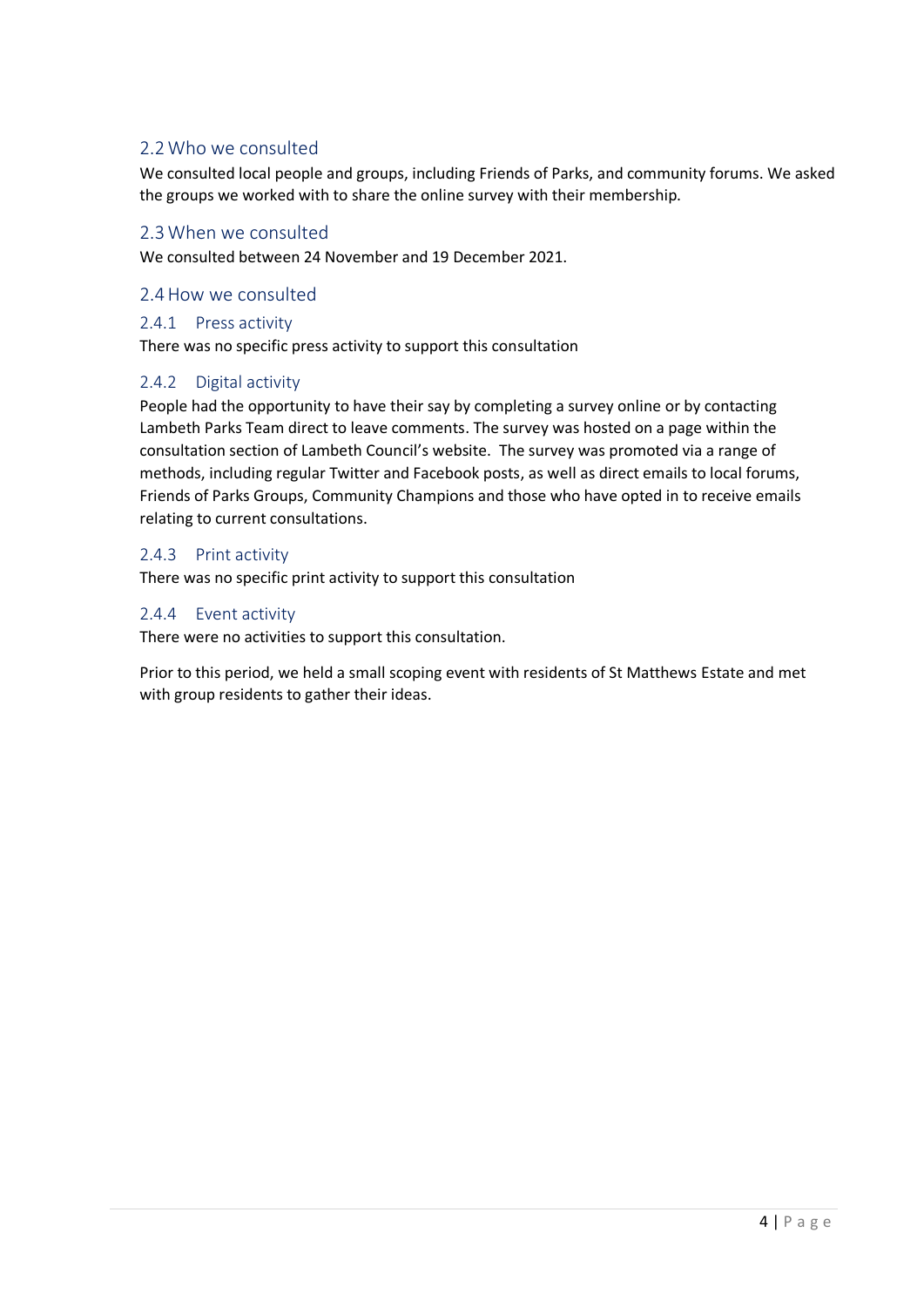# 3. Responses from members of the public

223 people completed the online survey

# 3.1 Summary of results

#### **Q1 How important do you think the following aims are for public land?**



All aims were well supported. The aim with the highest level of support was 'increase and connect habitat for bees, butterflies and other pollinators' with 92% of respondents seeing this as 'very important'. Many enthusiastic text responses were given about this area:

*It's important we provide different habitats for insects and that the pubic get used to seeing more a variety of habitats and flora. We need to support our bee populations health with plenty of forage. They are key pollinators.*

*I think that we have to make space for the insects and wildlife that us so important to our survival*

*Please go ahead with this magnificent initiative!*

*The idea of Bee roads is very good. Our whole family especially the kids are excited about it.*

*Super proposals, go for it! It's important we provide different habitats for insects and that the pubic get used to seeing more a variety of habitats and flora. We need to support our bee populations health with plenty of forage. They are key pollinators.*

The aim with the lowest level of support was 'create new jobs', closely followed by 'Be more cost effective in how we manage public land'. These respondents commented on these areas:

*Cost effectiveness is important, but it is more important that outcomes are achieved that support wellbeing and mature (sic), acting as best practice examples and making the most of land available in dense urban spaces.*

*Creating wild spaces should not be about cutting budgets but transferring jobs from destructive environmental practice such as cutting back grass and wild plants to constructive environmental practice like litter-picking and environmental improvement.*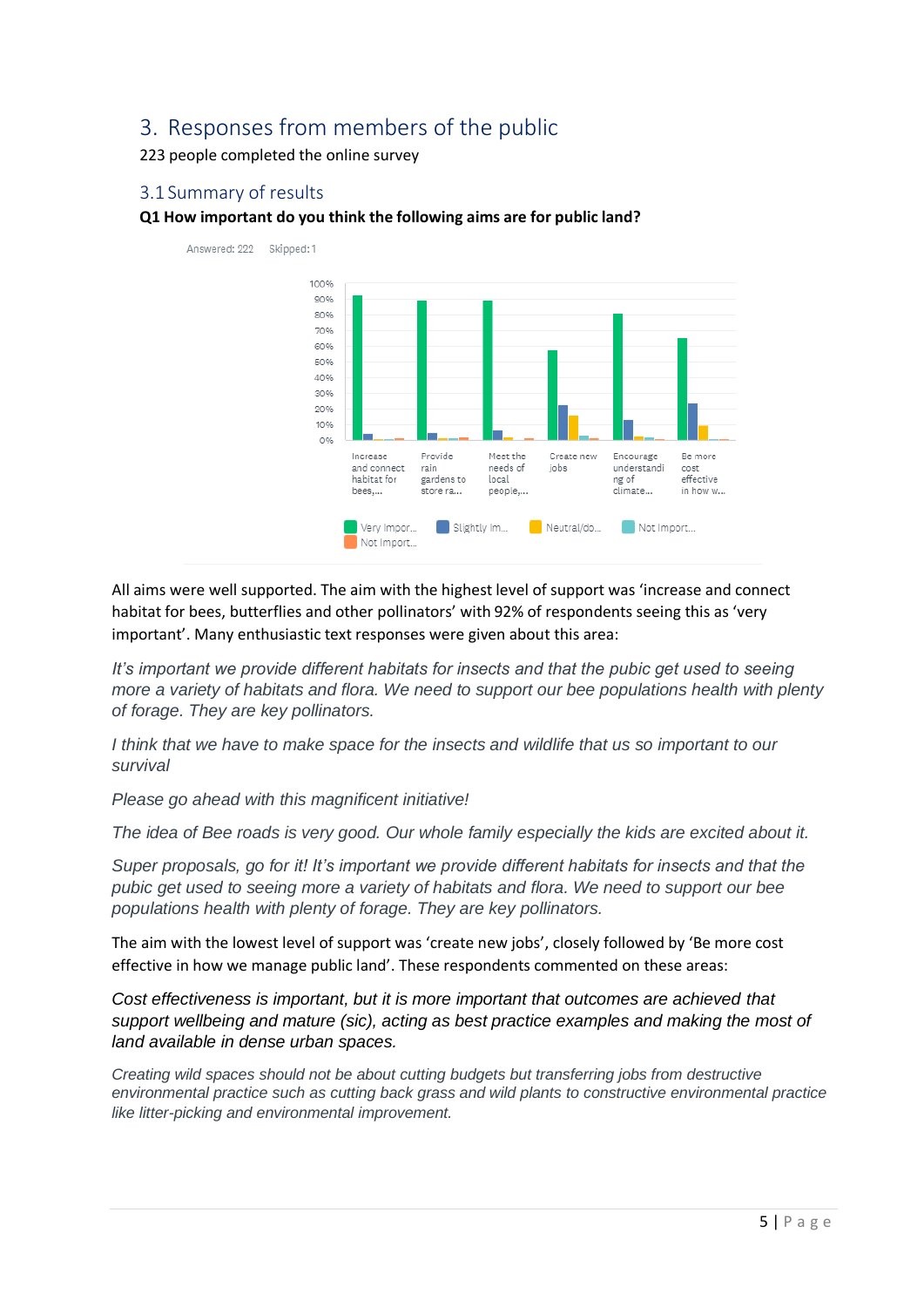Only 2.4% of people responded negatively to wildflower planting, and other issues with slightly more for rain gardens. We looked carefully at their comments seeking opportunities for compromise, and to check we were not missing something important. The comments left suggested that these people were concerned about traffic calming schemes. The Lambeth Bee Roads does not involve any changes to traffic flow, with the exception of project 1, which will narrow the road while maintaining the two-way flow, and hence has been consulted on separately through statutory processes.

The occasional confusion shown illustrates the importance of the final aim to 'Encourage understanding of climate change resilience with demonstrations and training for staff and communities.' Some individuals also highlighted this as very important.

*I put a lot of importance on the understanding part, I think its important people understand how these things are going to help and make our lives better*

**Q2, We propose to convert short grass road verges to wildflower meadow, often in a low fertility soil. Meadows would be cut twice a year. These are the initial locations chosen please state where you have any preferences and add comments.**



Between 86% and 81% of respondents stated 'YES' to each of the grassland conversion sites we proposed.

*'All those places will benefit from having the flowers planted on them. What's more beautiful than driving/walking on the roads edged with flowers in bloom.'* 

Between 10% and 15% of people stated 'Don't mind' to each of these. These appear to mainly be those who did not know each area.

Comments were made about future maintenance:

2% to 3% of people said NO to all locations. These were generally people who commented negatively at each stage and did not give specific reasons. However, one person voiced concerns over Atkins Road roundabout due to plants already established there. This person left contact details and Lambeth Parks Officers will be pleased to work with her.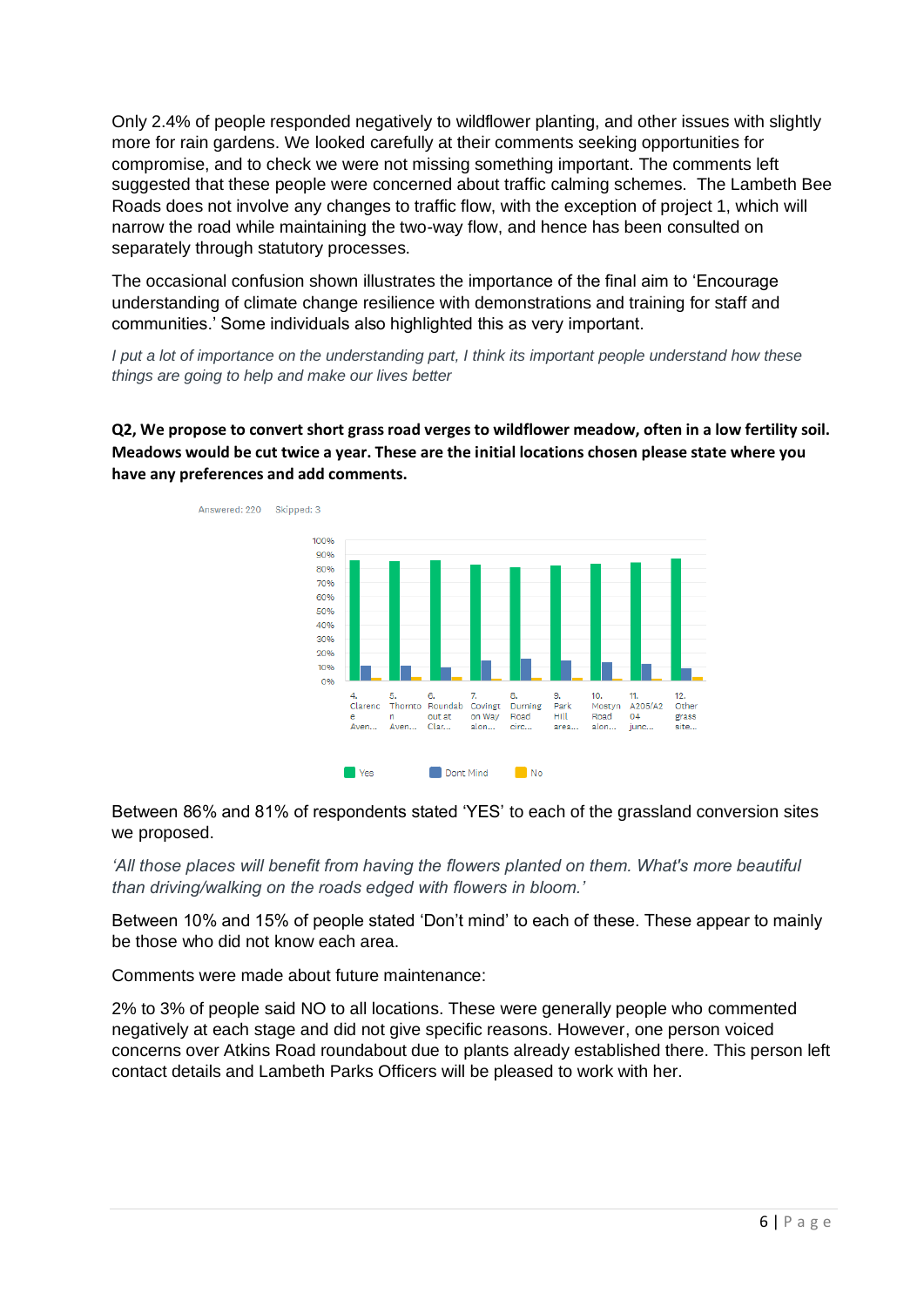## **Q3 We would like to build a new rain garden on the wide pavement at Tulse Hill integrating existing trees. Do you have any comments on this project?**

119 people provided comments and of these, 101 were positive. Other comments included:

'*Whilst it would be nice to plant some trees in this area, I think the priority should be to make improve the walking surface from Jubilee to school to Craignair Road; the current surface is broken and uneven tarmac and is both unsafe and unsightly. Also, the proposed planting seems too dense, and I would not feel comfortable or safe walking along here at night as it looks like pedestrians would be not seen from the road, it could turn into a mugging hotspot.'*

*'A rain garden would be welcomed but not at the expense of overly narrowing the pavement, as per the sketch below. A compromise could be a gravel buffer so that people could walk on it without damaging grass.'*

Others were interested in combining the project with initiatives to promote cycling

'Why don't you make this a cycle lane and make it safe for people to cycle on the A205?'

*'Has the potential for future improvements to cycling on Tulse Hill been considered as part of this plan so as not to close off options?'*

# **Q4 We would like to build a new rain garden with wildflower planting in the Rush Common grasslands at St Matthews Estate, next to Effra Road. Do you have any comments on this project?**

111 people provided comments, of which 78 were positive. Some people had concerns around safety. We will ensure that the proposed enhancements are designed with an awareness of how children and young people use the area, and a risk assessment is in place for this:

### *'it's dangerous to have ponds around kids'*

### *'Great if shallow enough to be safe for young children'*

Others wanted to know more about ongoing maintenance, some expecting the standards of an ornamental pond, rather than a temporal wildlife pond. We will work with experts to establish best practices in this area.

'*Would measures be taken to ensure that ponds are properly oxygenated, and not prone to becoming stagnant and a breeding ground for mosquitoes?'*

*'Has maintenance been included to keep water clear - the image shows more of a pond than a raingarden?'*

#### **Q5, Do you have any other feedback, or ideas for Lambeth Bee Roads?**

95 people provided comments. These included:

'*Community composting in all sites helps to link people with the circular process of making soil from waste and offers opportunities of education etc.'*

*'It would be good to have opportunities for local people to make proposals for their own neighbourhoods in future and have them considered, with criteria that they will need to meet. Lambeth could ask for proposals in a particular area for example where there's a gap in routes for pollinators.'*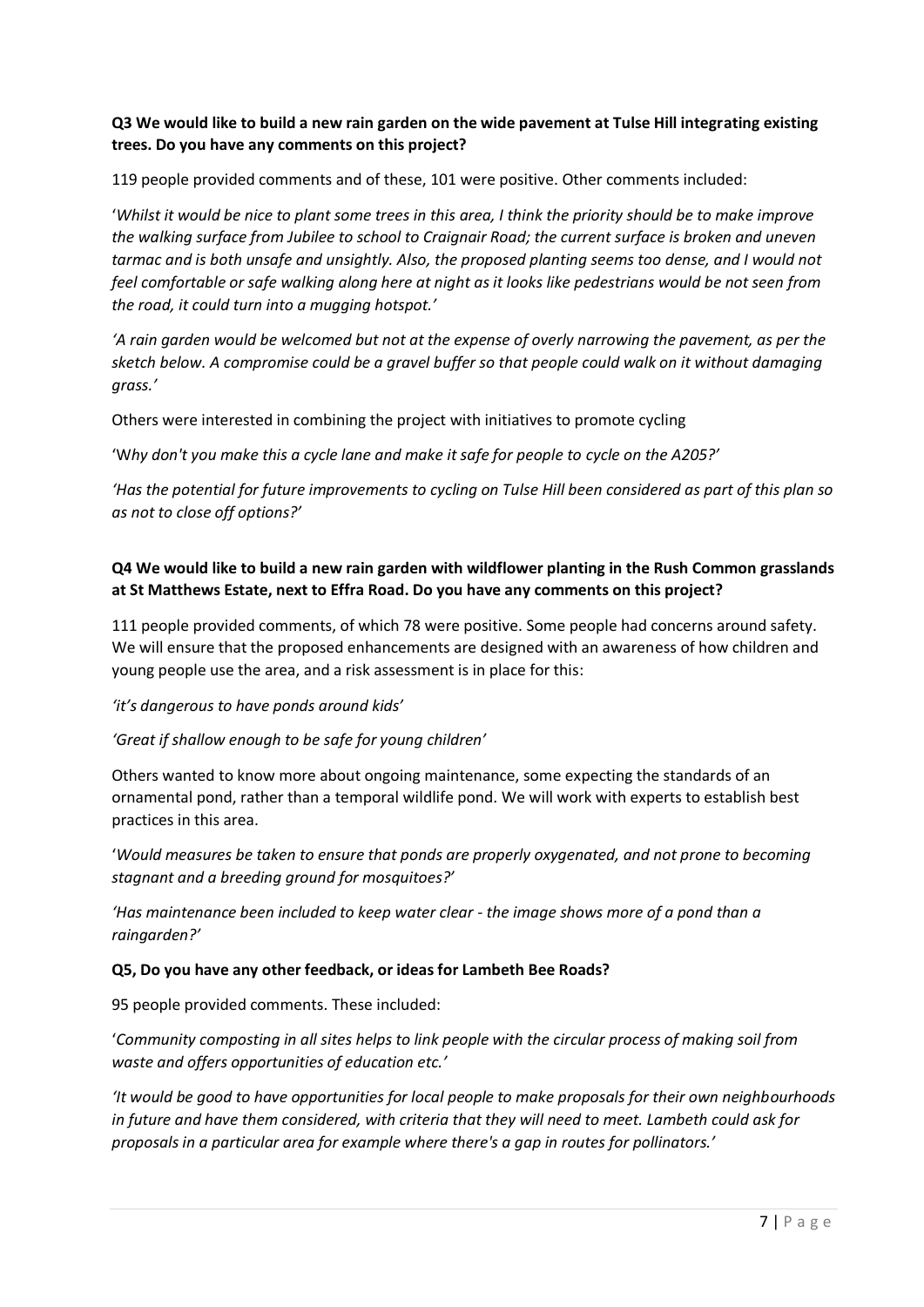*'I trust all planting will be native species. This is important for biodiversity because many insects and other invertebrates are reliant on a single plant species (or a small number of species from the same plant family) at various stages of their life cycle'*

### **Further Locations:**

Around forty very helpful suggestions were made for additional locations – some quite specific. There has not been time to identify, map and briefly assess all of them. We will look more closely into all of those which are in Lambeth's management and will prioritise those sites which are deliverable, have strong local support and are linked into the existing network for pollinators.



#### **Q6 How would you like to help Lambeth Bee Roads grow in your neighbourhood?**

129 people offered help in some format, with 88 people offering planting and 60 people offering 'help with maintenance and keeping an eye'.

We are immensely grateful for these valuable offers of help, which will increase viability of the project, both in their contribution to gardening, and in helping to avert problems before they become an issue.

This is particularly so once we have a project officer able to mobilise this network. It also helps alleviate concerns expressed by some about future maintenance, because we know that local champions will help to encourage us to do this well.

# 3.2 Summary of demographics

Which age group applies to you?

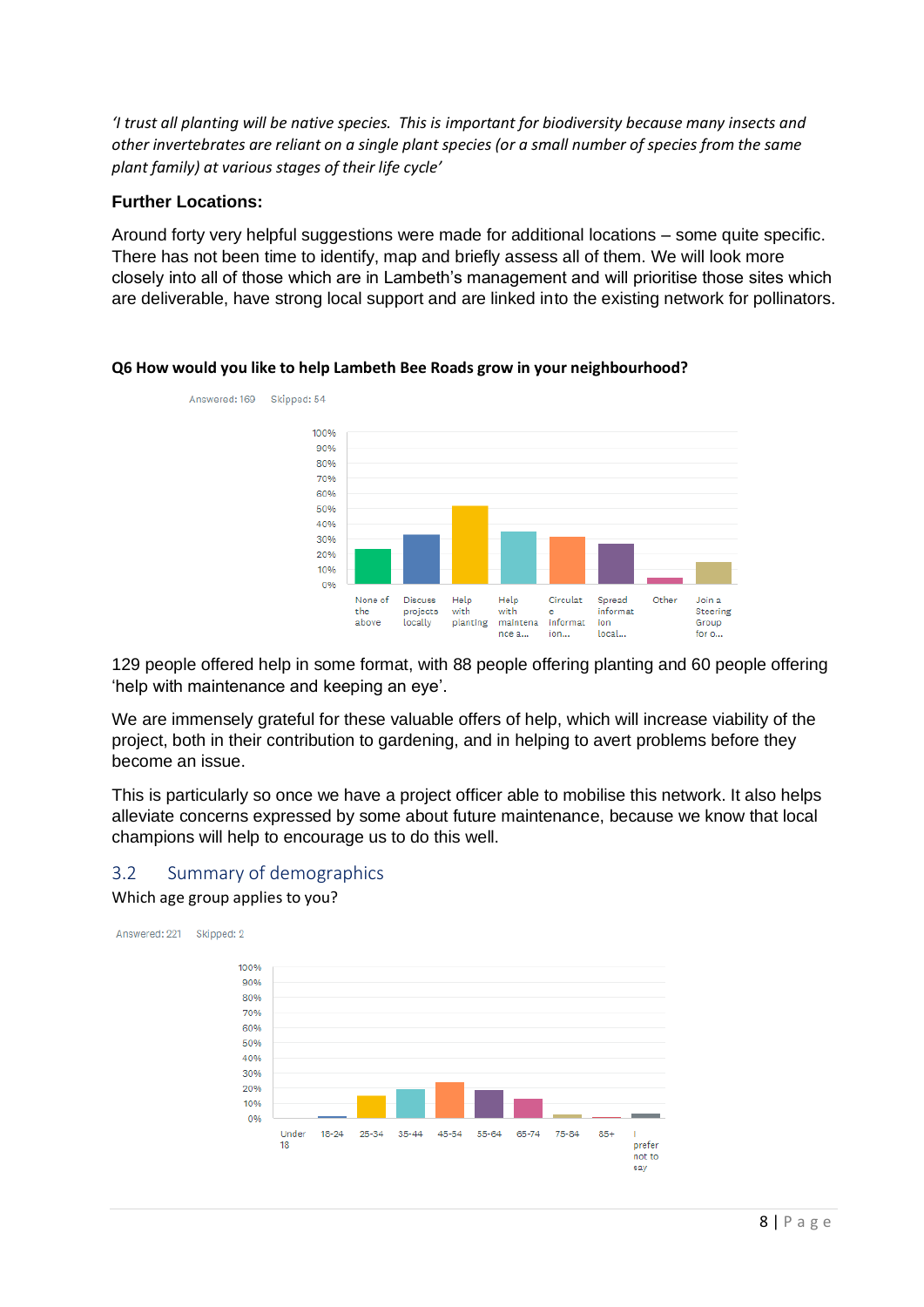#### What is your sex or gender identity?

Answered: 219 Skipped: 4



#### What is your ethnic group?



#### Do you consider yourself to have a disability or long-term health condition?

Do you consider yourself to have a disability or long-term health condition? Answered: 220 Skipped: 3



# 4. Next steps

We are pleased to confirm that Lambeth Bee Roads is one of six projects that have been awarded GLA Green Resilience Funding. The [full list of projects is here.](https://www.london.gov.uk/what-we-do/environment/parks-green-spaces-and-biodiversity/green-and-resilient-spaces-fund#acc-i-65308) 

The funding will enable us to develop and deliver designs for the capital projects and recruit a Project Officer along with a Horticultural Apprentice in spring 2022 (pending job evaluation and funding agreements in April).